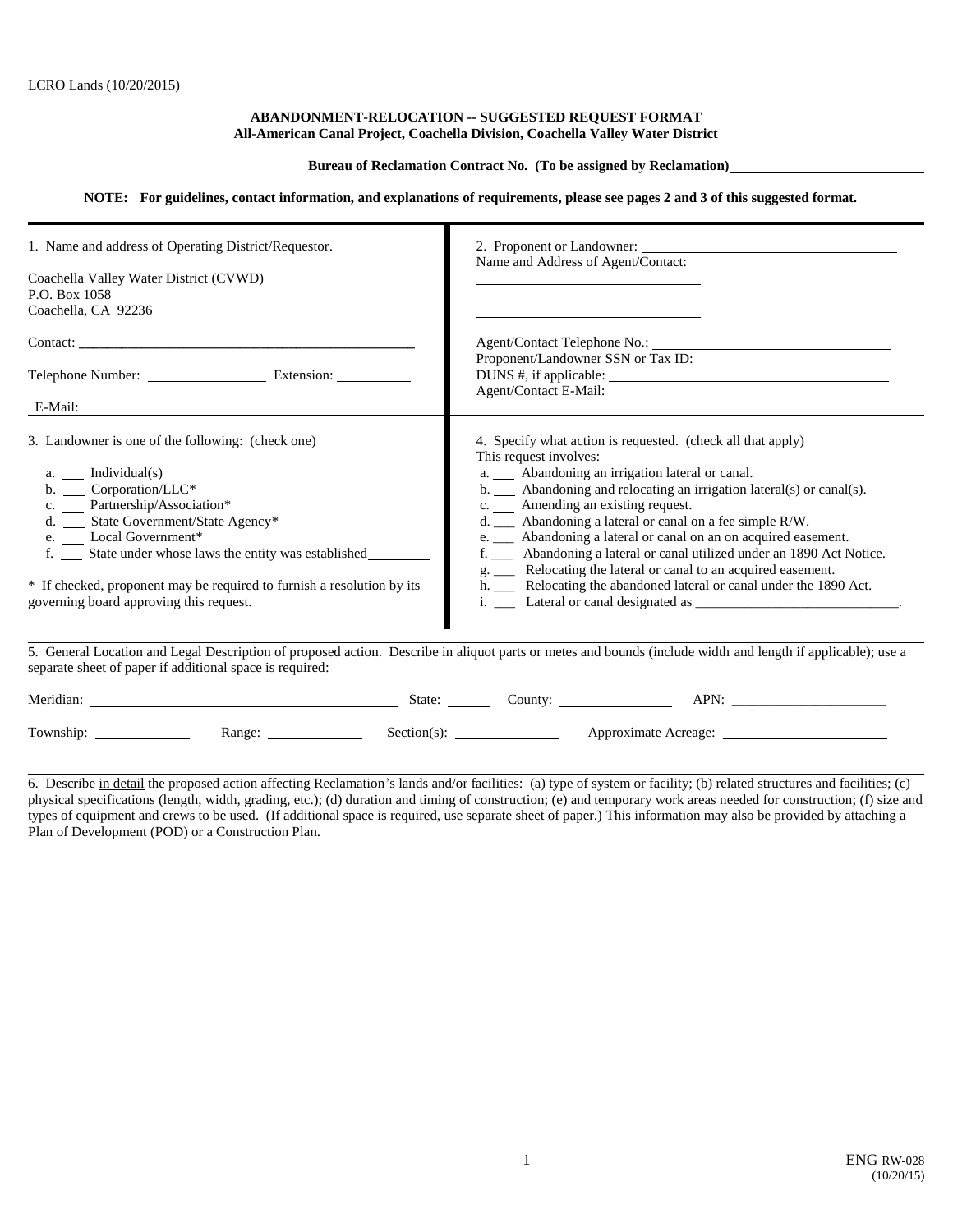7. Attach a topographic map with location marked, including Reclamation land boundaries and location of Public Land Survey System references and boundaries. If proposed action involves construction activities, please provide two (2) complete copies of construction specifications including length and width of right-of-way area, engineering drawings, power flow diagrams, one-line diagrams, construction schedule of proposed commencement and completion dates, and any other plans or specifications of proposed use on Reclamation's lands and/or facilities, approved by the Operating District.

\_\_\_\_\_\_\_\_\_\_\_\_\_\_\_\_\_\_\_\_\_\_\_\_\_\_\_\_\_\_\_\_\_\_\_\_\_\_\_\_\_\_\_\_\_\_\_\_\_\_\_\_\_\_\_\_\_\_\_\_\_\_\_\_\_\_\_\_\_\_\_\_\_\_\_\_\_\_\_\_\_\_\_\_\_\_\_\_\_\_\_\_\_\_\_\_\_\_\_\_\_\_\_\_\_\_\_\_\_\_\_\_\_\_\_\_\_\_\_\_\_\_\_\_\_

\_\_\_\_\_\_\_\_\_\_\_\_\_\_\_\_\_\_\_\_\_\_\_\_\_\_\_\_\_\_\_\_\_\_\_\_\_\_\_\_\_\_\_\_\_\_\_\_\_\_\_\_\_\_\_\_\_\_\_\_\_\_\_\_\_\_\_\_\_\_\_\_\_\_\_\_\_\_\_\_\_\_\_\_\_\_\_\_\_\_\_\_\_\_\_\_\_\_\_\_\_\_\_\_\_\_\_\_\_\_\_\_\_\_\_\_\_\_\_\_\_\_\_\_\_\_

8. Operating District Request Concurrence:

Signature for the Operating District Title Date

 $\overline{a}$ 

 $\overline{a}$ 

9. Certification of proponent entity other than the Operating District, if applicable: "I certify that the information given is true, complete, and correct to the best of my knowledge and belief. I understand that the United States has no obligation to abandon or relocate any lateral; that I am responsible for all administrative costs incurred by Reclamation for review and preparation of document(s) required; that I will not occupy Reclamation lands or initiate work affecting Reclamation lands or facilities until I receive written authorization from both the Operating District and the United States. In the event Reclamation irrigation or other facilities are damaged, physically removed, or abandoned prior to written approval, this request may be subject to delays, additional costs, and civil and criminal penalties.

\_\_\_\_\_\_\_\_\_\_\_\_\_\_\_\_\_\_\_\_\_\_\_\_\_\_\_\_\_\_\_\_\_\_\_\_\_\_\_\_\_\_\_\_\_\_\_\_\_\_\_\_\_\_\_\_\_\_\_\_\_\_\_\_\_\_\_\_\_\_\_\_\_\_\_\_\_\_\_\_\_\_\_\_\_\_\_\_\_\_\_\_\_\_\_\_\_\_\_\_\_\_\_\_\_\_\_\_\_\_\_\_\_\_\_\_\_\_\_\_\_\_\_\_\_

Signature for the Proponent Landowner or Agent Title Title Date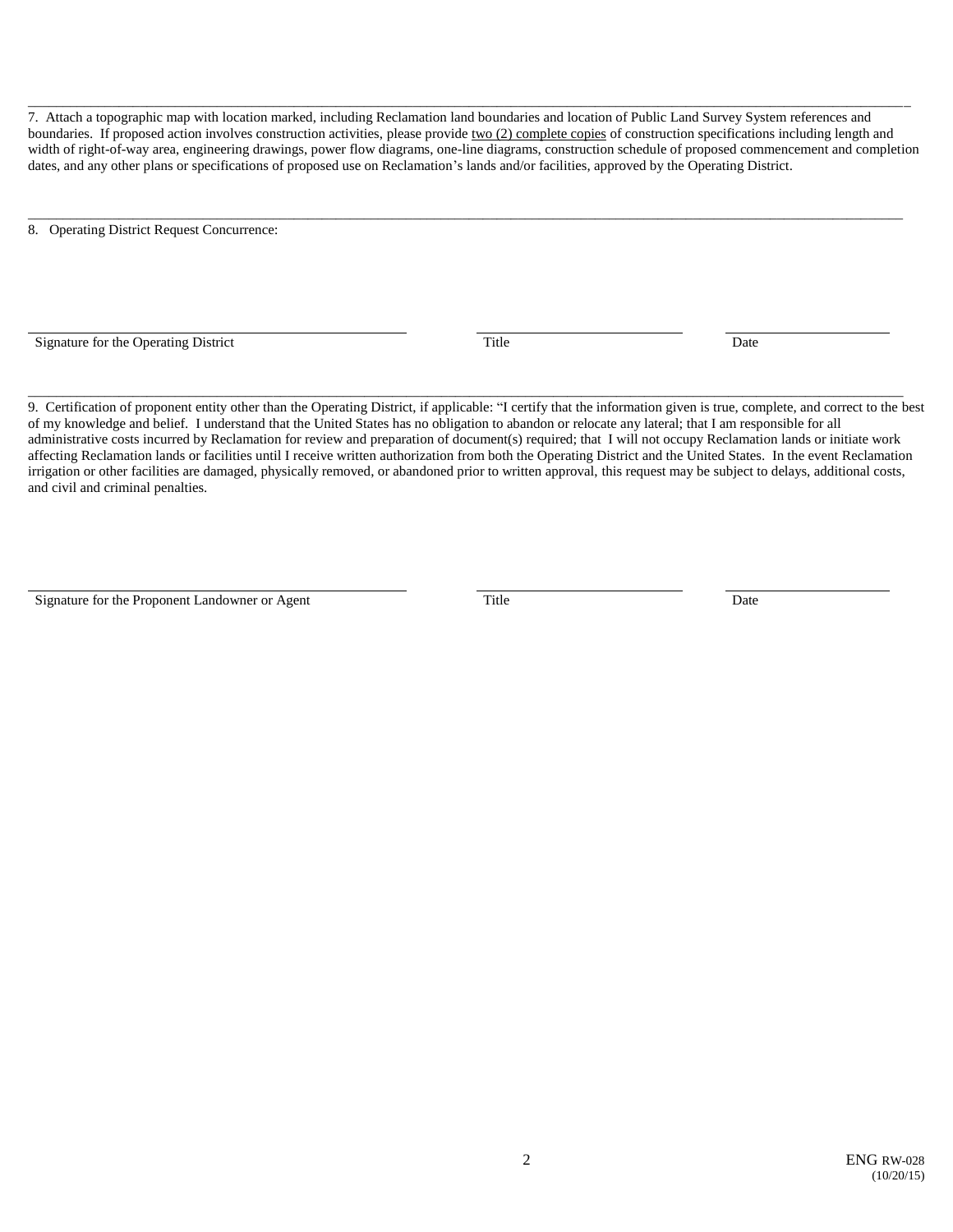# **REQUIRED INFORMATION:**

- A. No specific request format is required; however, this suggested format is supplied to assist those requesting lateral abandonment and relocation actions.
- B. Please provide detailed information as requested in each numbered section above, as explained below. Wherever additional space is needed, please attach extra sheets as needed.
- C. **Reimbursement of Costs**: Unless waived in writing, Reclamation is required to collect, in advance, adequate funds to cover all administrative review and processing costs it incurs to consider, analyze, and process abandonment and relocation actions pursuant to OMB Circular A-25. Costs can vary significantly based on the individual action, its scope, complexity, and issues. **Do Not Send Money With Your Initial Request!**

If your request is found acceptable for consideration and processing in coordination with the Operating District, a cost estimate will be provided in Reclamation's written acknowledgement of the request. The acknowledgement will include an initial estimate of costs, an explanation of the requirements for remitting funds, and a funding agreement the requestor and Reclamation must both execute.

## **(Note: The numbered items below explain the required information needed, and correspond to the numbered items of the Suggested Request Format, above)**

- 1. Please provide full contact information for the point of contact at the Operating District.
- 2. If the request is from a third party (e.g. the landowner or a developer), please provide all requested contact information. Pursuant to the requirements of the Debt Collection Improvement Act of 1996 (110 STAT. 1321) and other laws and regulations, requestors must provide their Social Security Number (SSN) or Tax Identification Number (TIN).
- 3. A third party requestor must disclose legal status, and additional information may be required for non-individual requestors.
- 4. Provide a complete description of the facilities to be abandoned or relocated. Additional information should be included in the Plan of Development (POD) described in Item No. 6.
- 5. Include the basic legal land description in Item No. 5. If additional space is needed, or if additional detail is available, please include this on the map products requested.
- 6. Please include a detailed POD including the purpose of the abandonment or relocation and activities planned. If more information is needed than space available for Item No. 6 on the form above, please use attachments and exhibits as needed to fully describe the request, construction plans, etc. Attach two (2) paper copies of a drawing showing the subject right-ofway location(s), land ownership boundaries, and Township, Range, Section, and subdivision of the Public Land Survey System (PLSS). Processing will be expedited by providing this information electronically in an "ArcGIS Map Package" (contact Reclamation if you are unfamiliar with this format) on CD, flash drive, or via electronic mail. If the request involves construction activities, **you must provide two (2) complete copies of construction specifications, engineering drawings, power flow diagrams, one-line diagrams, plan and profile drawings**, and any other plans or specifications of proposed action, including proof of acceptance by the CVWD.

The complete POD should include:

- a) Cover letter briefly explaining the request along with description of the Reclamation facilities.
- b) Completed request format or relevant information in another format.
- c) Legal description and plat depiction of existing right-of-way to be abandoned by Reclamation, including APN(s).
- d) Legal description and plat depiction of replacement right-of-way to be granted to Reclamation, including APN(s).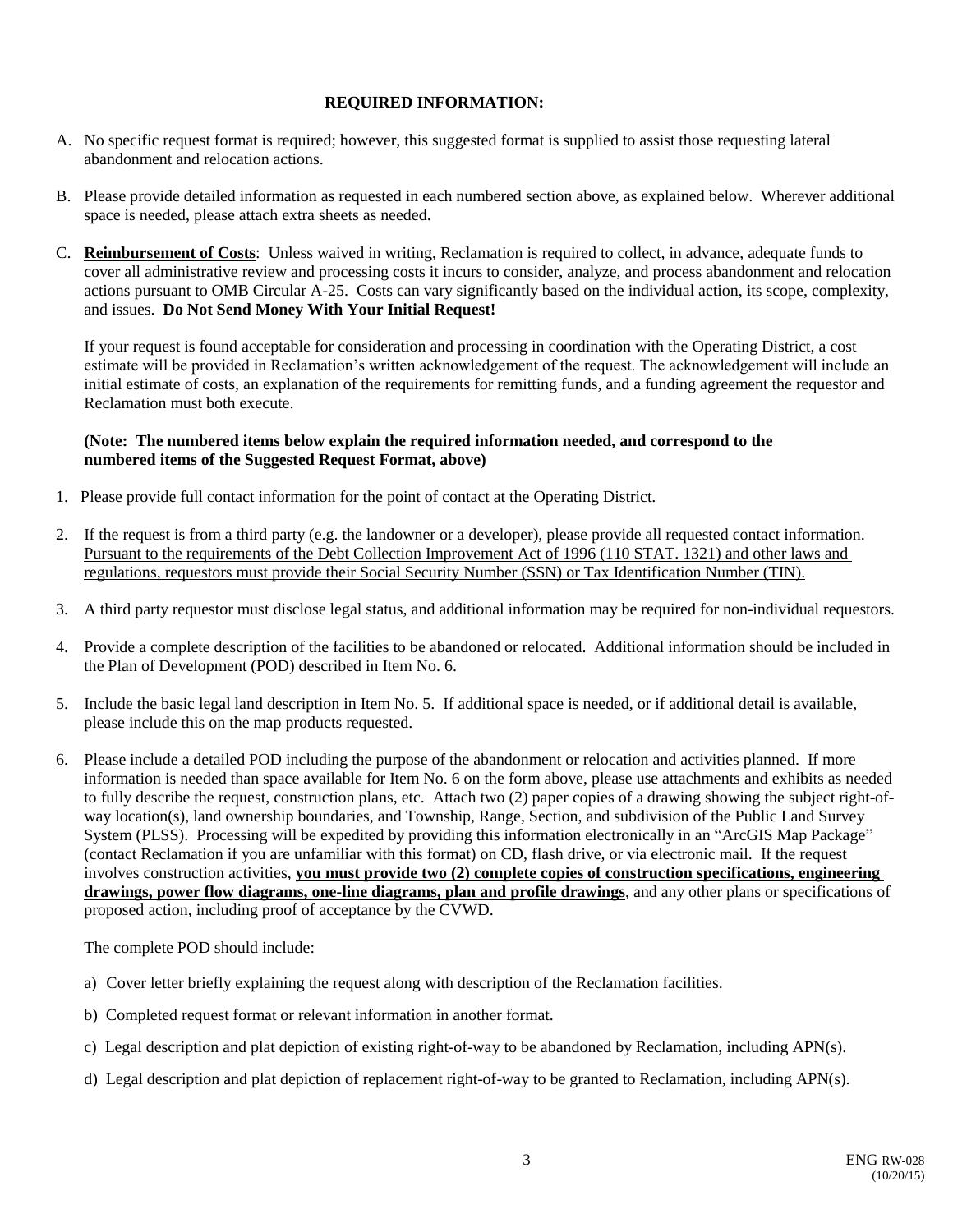e) Actions involving abandonment or acquisition of land interests by the United States of America (US) require land title reports:

- A Preliminary Report of Title or Title Policy Commitment (Report) to confirm that ownership of the land which supports the easement(s) to be abandoned (and, for relocations, which will be acquired by the US and upon which the replacement easement[s] will be located) is vested in a common landowner requesting the action, or if multiple landowners are involved, that all owners are consenting to the action.

- Upon request, the Report involving lands to be abandoned must include copies of all recorded documents (e.g. exceptions-instruments-liens) listed in Schedule B of the Report.

- The Report need only address: (1) land which supports the original easement(s) and (2) land upon which the replacement easement(s) will be located. We do not need the Report to include the entire parcel(s) or assemblage being developed.

- The Report must be current within 60 days.

- Where land interests will be acquired by the US (as in relocations), you must provide a Commitment of Title Insurance (Commitment) covering the interest that will be deeded to the US. The Commitment must indicate that the policy will be issued on an ALTA U.S. Policy form (9/28/91, Revised 12/3/12). The name of the insured must be "United States of America"; and the estate or interest in land being acquired by the US described accurately in the report is "An Easement" or "Fee Simple" as appropriate.

- The Commitment **must** include copies of all recorded documents listed Schedule B of the Commitment. The Commitment need only address the land upon which the replacement easement(s) will be located. If liens or mortgages are in place, acceptable applicable subordinations from lien holders are required.

f) For actions involving lands used under an 1890 Act Notice: A Title Profile to confirm the current owner is generally adequate. If relocation is onto land also subject to the 1890 Act, a preliminary title report is needed to provide adequate information on ownership for proper service of the new 1890 Act Notice; a Commitment is generally not needed in these cases, but may be required after review. **Please coordinate these needs in advance with CVWD or Reclamation.**

g) You must provide a current Phase I Environmental Site Assessment (Phase 1) prepared pursuant to 40 CFR § 312.21 for all land interests involved, both to be abandoned or acquired. The Phase 1 may be limited to the specific land area being abandoned or acquired by the US. We recommend that you coordinate the ordering of the Phase 1 report with us in advance. This will ensure you select a Phase 1 contractor who is an Environmental Professional whose report will be accepted. Also, while we always strive to complete actions in less than 180 days, in some cases title work, landowner negotiations, design, and other steps may take longer. Coordinating the ordering of the Phase 1 report with CVWD and Reclamation will reduce the situations when a second report is needed because the 180-day validity of the Phase 1 expires before the action can be completed. Findings of the Phase 1 may indicate the need for additional investigation.

h) Any lands to be acquired by the US must be documented by an Initial Certificate of Inspection and Possession performed by Reclamation or the CVWD for the lands involved in the abandonment and replacement fee acquisition, easement, or 1890 Act Notice location.

i) For relocations, National Historic Preservation Act Section 106 compliance may be required in some cases and must be coordinated with Reclamation in advance of any field work.

j) Please provide photos of the rights-of-way to be abandoned and the land subject to replacement rights-of-way to be used.

k) **If you have questions on the materials needed to be included in the POD package, please contact the Lower Colorado Regional Office, Lands Group Manager, at 702-293-8130, or by mail at P.O. Box 61470, Boulder City, NV 89006-1470. All items submitted should be reviewed and accepted by the Operating District prior to submitting.**

7. In addition to plat maps and design drawings **it is recommended that requestors provide a topographic map showing**